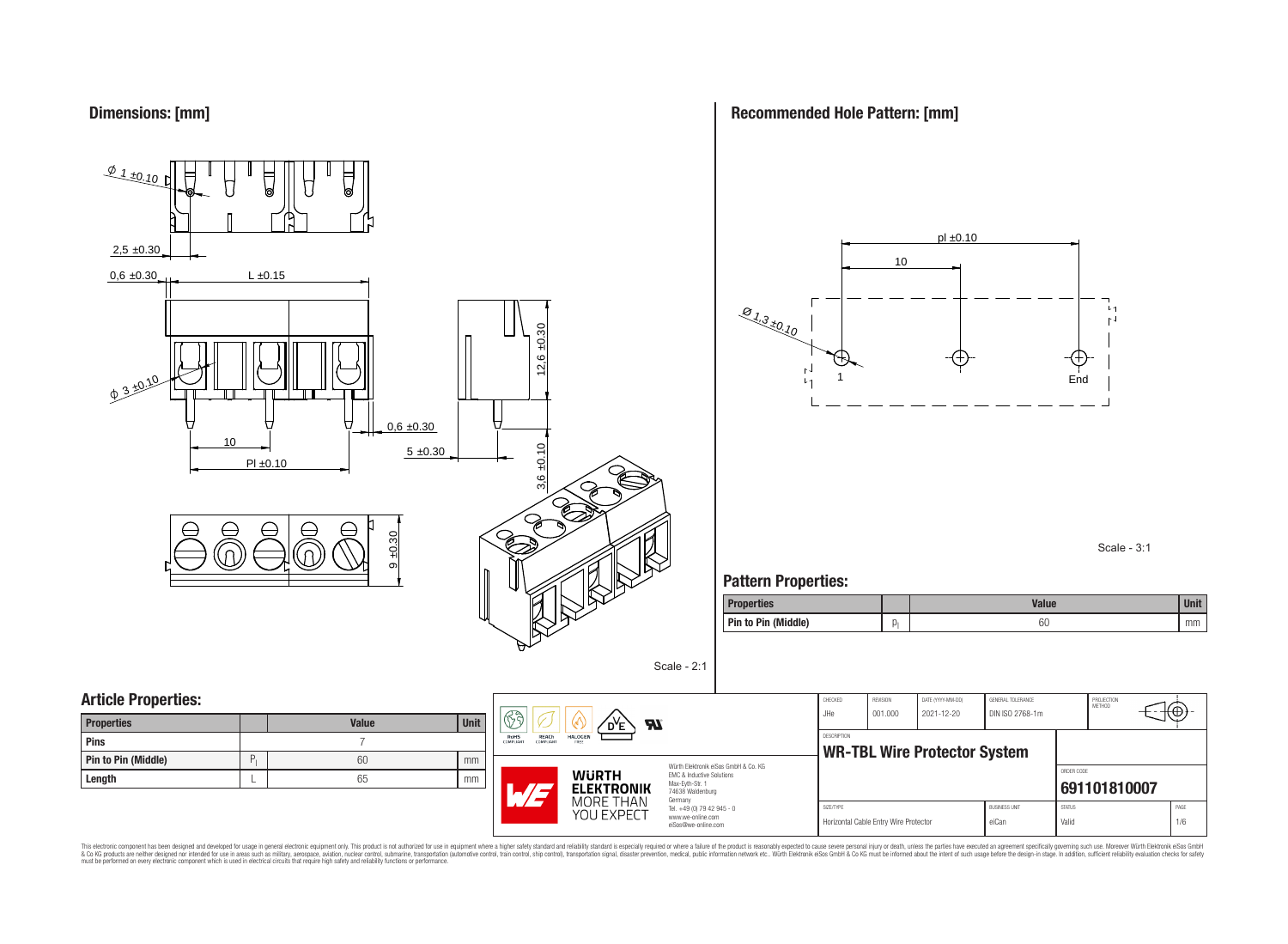### **Kind Properties:**

| <b>Properties</b> |   | <b>Moline</b><br>"dluc- | <b>Unit</b> |
|-------------------|---|-------------------------|-------------|
| <b>Pitch</b>      | - | טו                      | mm          |

### **Material Properties:**

| <b>Insulator Material</b>            | PA66                   |  |  |  |
|--------------------------------------|------------------------|--|--|--|
| <b>Insulator Flammability Rating</b> | $UL94V-0$              |  |  |  |
| <b>Insulator Color</b>               | Blue                   |  |  |  |
| <b>Terminal Screw Material</b>       | <b>Steel</b>           |  |  |  |
| <b>Terminal Screw Plating</b>        | Zinc                   |  |  |  |
| <b>Pin Material</b>                  | <b>Brass</b>           |  |  |  |
| <b>Pin Plating</b>                   | Tin over Nickel        |  |  |  |
| <b>Wire Guard Material</b>           | <b>Stainless Steel</b> |  |  |  |

### **General Information:**

**Operating Temperature** -40 up to +105 °C

# **Electrical Properties:**

| <b>Properties</b>           |     | <b>Test conditions</b> | <b>Value</b> | <b>Unit</b> |                |      |
|-----------------------------|-----|------------------------|--------------|-------------|----------------|------|
|                             |     |                        | UL           | <b>VDE</b>  |                | Tol. |
| <b>Rated Current</b>        | ΙŖ. |                        | 16           | 16          | $\overline{A}$ |      |
| <b>Working Voltage</b>      |     |                        | 250          | 250         |                |      |
| <b>Withstanding Voltage</b> |     | min                    | 1500         | 2000        |                |      |
| <b>Contact Resistance</b>   | R   |                        | 20           | 20          | $m\Omega$      | max. |

### **Mechanical Properties:**

| <b>Properties</b>        | <b>Value</b>       | <b>Unit</b> |
|--------------------------|--------------------|-------------|
| Tightening Torque (EU)   | 0.3                | $N^*m$      |
| Tightening Torque (US)   | 2.6                | $in*$ Ibf   |
| <b>Wire Strip Length</b> | $6$ up to $7$ (mm) |             |

# **Mechanical Properties:**

| <b>Properties</b> | <b>Value</b>   | <b>Unit</b> |
|-------------------|----------------|-------------|
| <b>Screw</b>      | M <sub>3</sub> |             |

# **Wire Properties:**

| <b>Solid Wire Section (AWG)</b>       | 26 to 14 (AWG)                  |  |  |
|---------------------------------------|---------------------------------|--|--|
| <b>Solid Wire Section (Metric)</b>    | $0.5$ to 2.5 (mm <sup>2</sup> ) |  |  |
| <b>Stranded Wire Section (AWG)</b>    | 26 to 14 (AWG)                  |  |  |
| <b>Stranded Wire Section (Metric)</b> | $0.5$ to 2.5 (mm <sup>2</sup> ) |  |  |

# **Certification:**

| <b>RoHS Approval</b>  | Compliant [2011/65/EU&2015/863]     |  |  |  |
|-----------------------|-------------------------------------|--|--|--|
| <b>REACh Approval</b> | Conform or declared [(EC)1907/2006] |  |  |  |
| <b>Halogen Free</b>   | Conform [JEDEC JS709B]              |  |  |  |
| <b>Halogen Free</b>   | Conform [IEC 61249-2-21]            |  |  |  |
| <b>VDE Approval</b>   | 40022614 Type: 101]                 |  |  |  |

|  | H<br><b>Al</b><br><b>REACh</b><br><b>HALOGEN</b><br><b>RoHS</b><br>COMPLIANT<br><b>COMPLIANT</b><br>FREE<br>Würth Elektronik eiSos GmbH & Co. KG<br><b>WURTH</b><br>EMC & Inductive Solutions<br>Max-Evth-Str. 1<br><b>ELEKTRONIK</b><br>74638 Waldenburg<br>MORE THAN<br>Germany<br>Tel. +49 (0) 79 42 945 - 0<br>YOU EXPECT<br>www.we-online.com<br>eiSos@we-online.com |  | CHECKED<br>JHe                                            | <b>REVISION</b><br>001.000 | DATE (YYYY-MM-DD)<br>2021-12-20       | GENERAL TOLERANCE<br>DIN ISO 2768-1m |                               | PROJECTION<br>METHOD   | ΨΘ.          |
|--|---------------------------------------------------------------------------------------------------------------------------------------------------------------------------------------------------------------------------------------------------------------------------------------------------------------------------------------------------------------------------|--|-----------------------------------------------------------|----------------------------|---------------------------------------|--------------------------------------|-------------------------------|------------------------|--------------|
|  |                                                                                                                                                                                                                                                                                                                                                                           |  | <b>DESCRIPTION</b><br><b>WR-TBL Wire Protector System</b> |                            |                                       | ORDER CODE                           |                               |                        |              |
|  |                                                                                                                                                                                                                                                                                                                                                                           |  |                                                           | SIZE/TYPE                  | Horizontal Cable Entry Wire Protector |                                      | <b>BUSINESS UNIT</b><br>eiCan | <b>STATUS</b><br>Valid | 691101810007 |

This electronic component has been designed and developed for usage in general electronic equipment only. This product is not authorized for subserved requipment where a higher selection equipment where a higher selection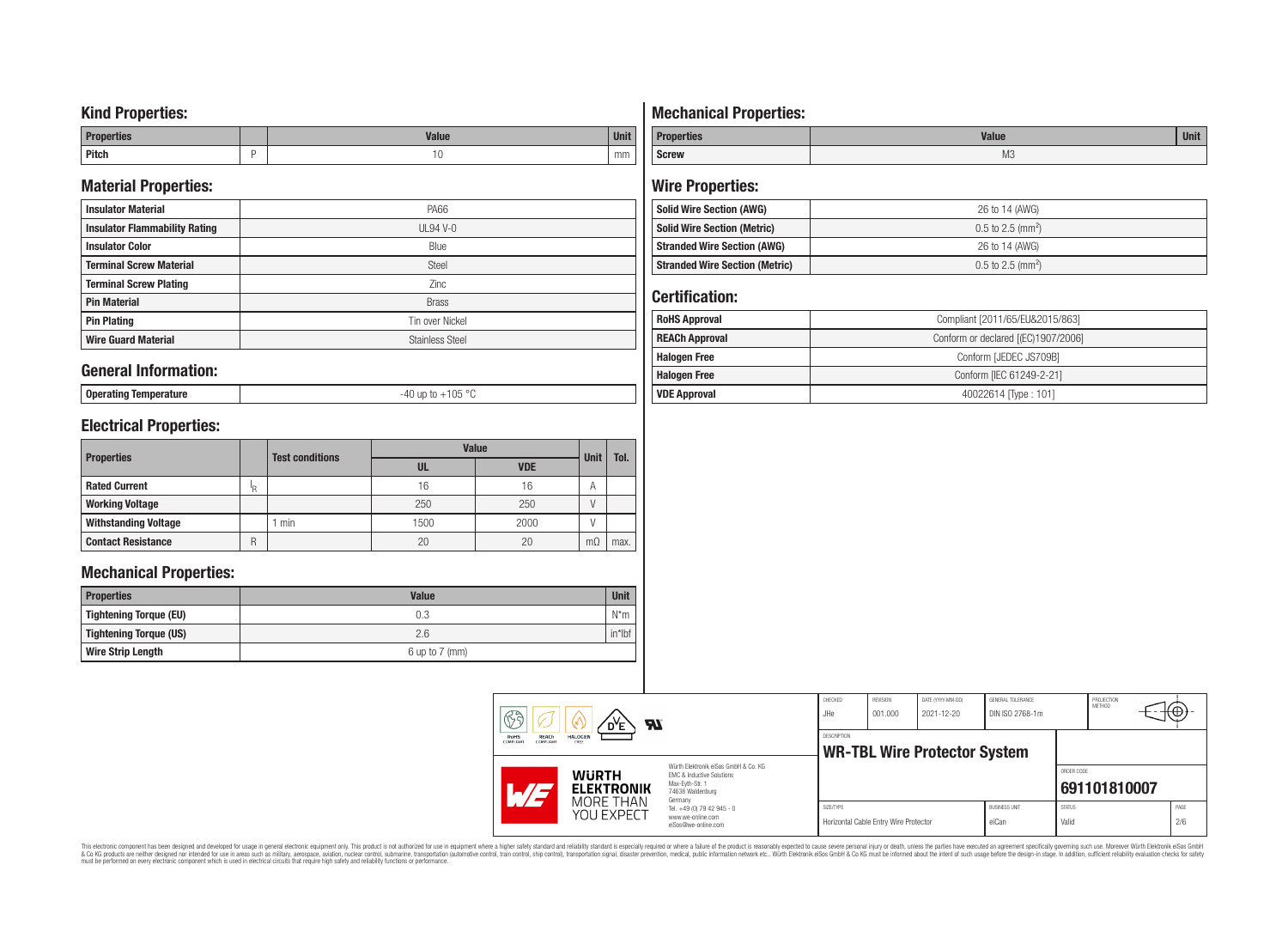

This electronic component has been designed and developed for usage in general electronic equipment only. This product is not authorized for subserved requipment where a higher selection equipment where a higher selection

PROJECTION<br>METHOD

ю

**[691101810007](https://www.we-online.com/catalog/en/article/691101810007)**

ORDER CODE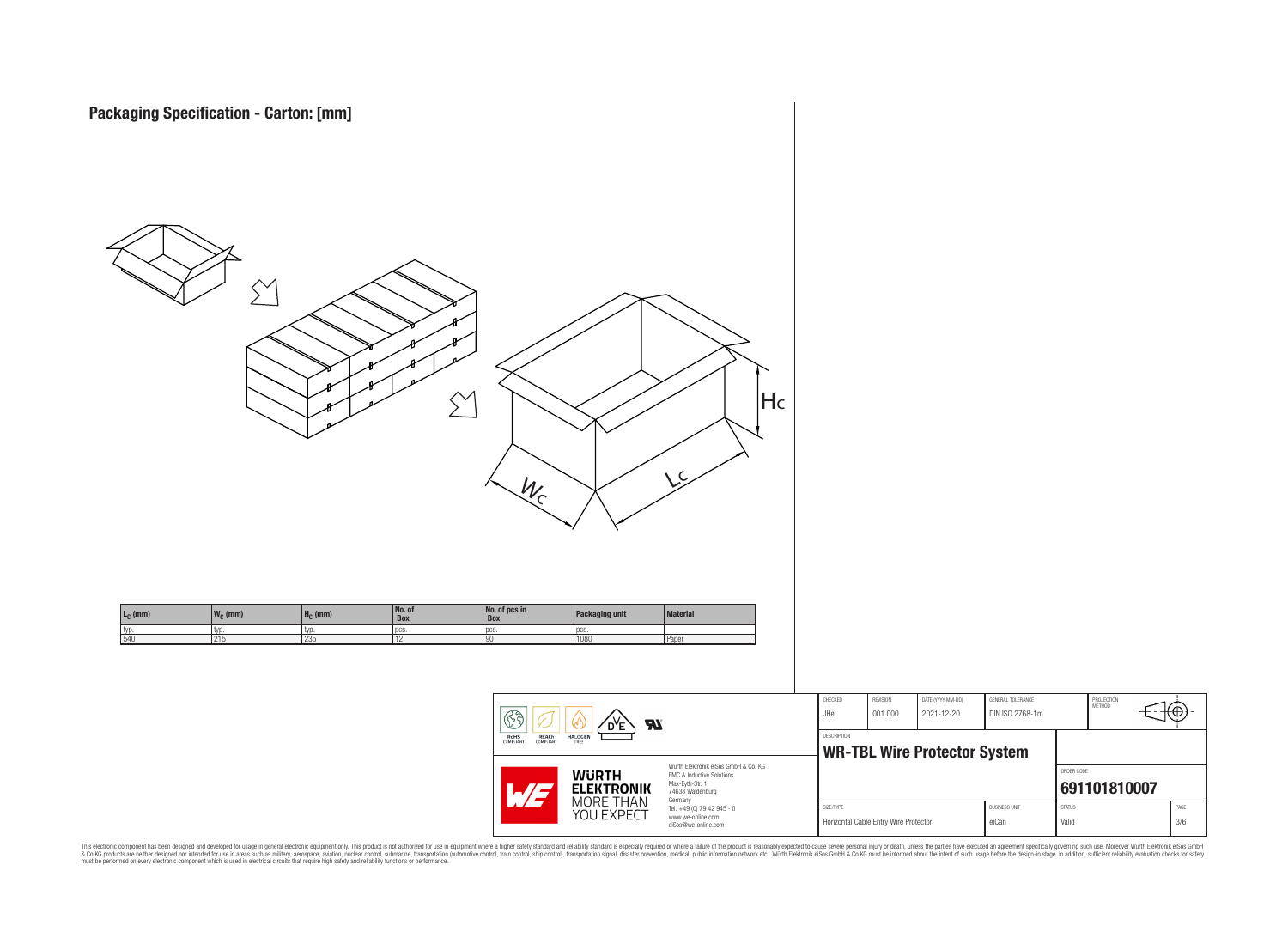# **Classification Wave Soldering Profile:**



----- min temperature procedure ----- max temperature procedure

# **Classification Wave Soldering Profile:**

| <b>Profile Feature</b>                             |                               | <b>Pb-Free Assembly</b>                     | <b>Sn-Pb Assembly</b>                       |
|----------------------------------------------------|-------------------------------|---------------------------------------------|---------------------------------------------|
| <b>Preheat Temperature Min</b>                     | $\mathsf{I}_{\mathsf{S}}$ min | 100 °C                                      | 100 °C                                      |
| <b>Preheat Temperature Typical</b>                 | s typical                     | 120 °C                                      | 120 °C                                      |
| <b>Preheat Temperature Max</b>                     | s max                         | 130 °C                                      | 130 °C                                      |
| Preheat Time $t_s$ from $T_{s,min}$ to $T_{s,max}$ | $L_{\rm S}$                   | 70 seconds                                  | 70 seconds                                  |
| Ramp-up Rate                                       | $\Delta T$                    | 150 $\degree$ C max.                        | 150 $\degree$ C max.                        |
| <b>Peak Temperature</b>                            | $T_{\rm p}$                   | $250 °C - 260 °C$                           | $235 °C - 260 °C$                           |
| Time of actual peak temperature                    | $t_{p}$                       | max. 10 seconds<br>max. 5 seconds each wave | max. 10 seconds<br>max. 5 seconds each wave |
| Ramp-down Rate, Min                                |                               | $\sim$ 2 K/ second                          | $\sim$ 2 K/ second                          |
| Ramp-down Rate, Typical                            |                               | $\sim$ 3.5 K/ second                        | $\sim$ 3.5 K/ second                        |
| Ramp-down Rate, Max                                |                               | $\sim$ 5 K/ second                          | $\sim$ 5 K/ second                          |
| Time 25 $^{\circ}$ C to 25 $^{\circ}$ C            |                               | 4 minutes                                   | 4 minutes                                   |

refer to EN61760-1:2006

| ୡୠ<br>Яï<br>D <sup>Y</sup> E                                 |                                                                     | CHECKED<br>JHe                                                                                                                                                                                | REVISION<br>001.000                                       | DATE (YYYY-MM-DD)<br>2021-12-20       | GENERAL TOLERANCE<br>DIN ISO 2768-1m |                               | PROJECTION<br>METHOD   | tΨ           |             |
|--------------------------------------------------------------|---------------------------------------------------------------------|-----------------------------------------------------------------------------------------------------------------------------------------------------------------------------------------------|-----------------------------------------------------------|---------------------------------------|--------------------------------------|-------------------------------|------------------------|--------------|-------------|
| <b>REACh</b><br><b>RoHS</b><br><b>COMPLIANT</b><br>COMPLIANT | <b>HALOGEN</b><br>FREE                                              |                                                                                                                                                                                               | <b>DESCRIPTION</b><br><b>WR-TBL Wire Protector System</b> |                                       |                                      |                               |                        |              |             |
| $\mathcal{A}/\mathcal{A}$                                    | <b>WURTH</b><br><b>ELEKTRONIK</b><br><b>MORE THAN</b><br>YOU EXPECT | Würth Elektronik eiSos GmbH & Co. KG<br>EMC & Inductive Solutions<br>Max-Evth-Str. 1<br>74638 Waldenburg<br>Germany<br>Tel. +49 (0) 79 42 945 - 0<br>www.we-online.com<br>eiSos@we-online.com |                                                           |                                       |                                      |                               | ORDER CODE             | 691101810007 |             |
|                                                              |                                                                     |                                                                                                                                                                                               | SIZE/TYPE                                                 | Horizontal Cable Entry Wire Protector |                                      | <b>BUSINESS UNIT</b><br>eiCan | <b>STATUS</b><br>Valid |              | PAGE<br>4/6 |

This electronic component has been designed and developed for usage in general electronic equipment only. This product is not authorized for subserved requipment where a higher selection equipment where a higher selection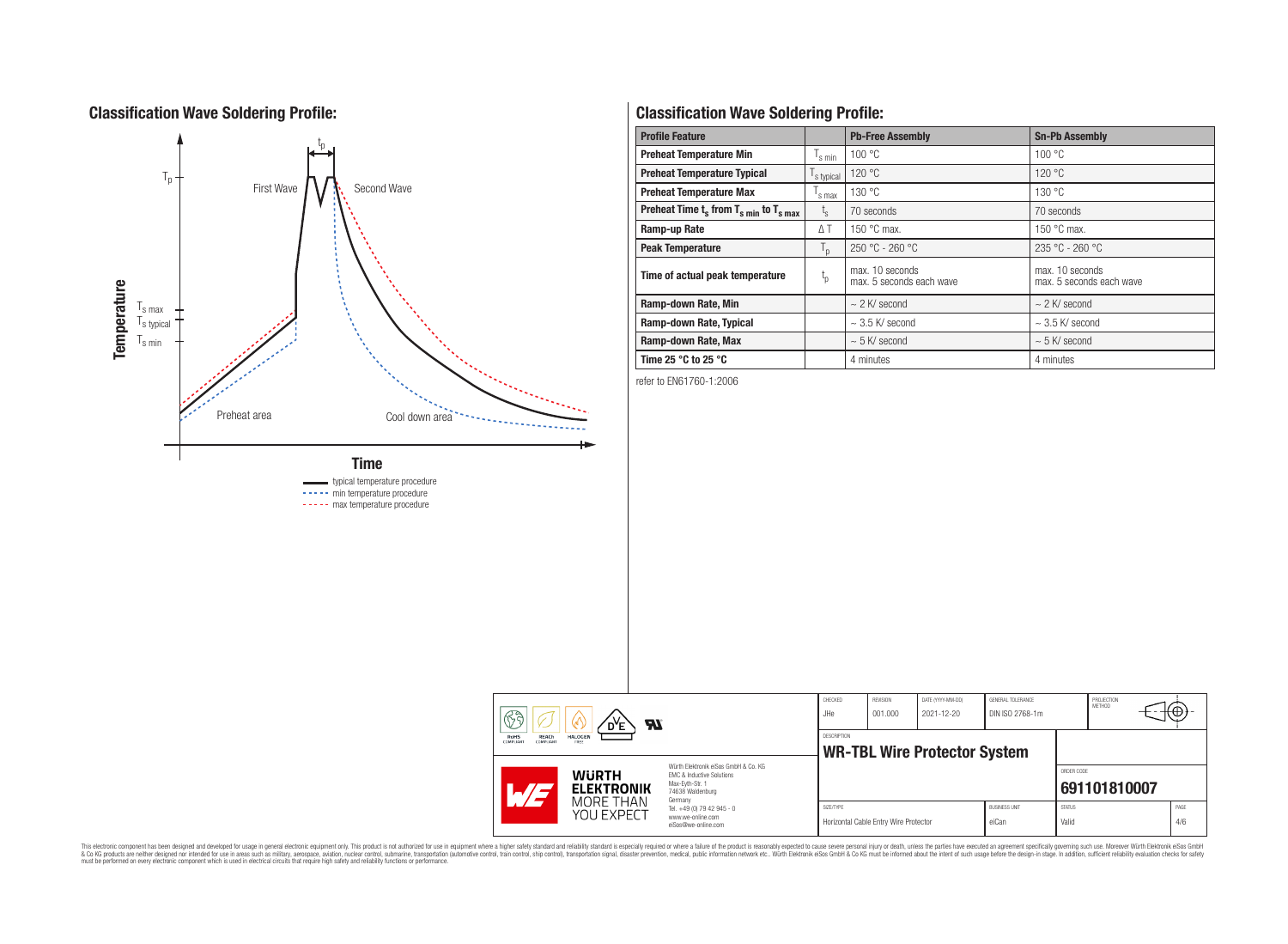# **Cautions and Warnings:**

### **The following conditions apply to all goods within the product series of the Connectors of Würth Elektronik eiSos GmbH & Co. KG:**

#### **General:**

- This mechanical component is designed and manufactured for use in general electronic equipment.
- Würth Elektronik must be asked for written approval (following the PPAP procedure) before incorporating the components into any equipment in fields such as military, aerospace, aviation, nuclear control, submarine, transportation (automotive control, train control, ship control), transportation signal, disaster prevention, medical, public information network, etc. where higher safety and reliability are especially required and/or if there is the possibility of direct damage or human injury.
- Mechanical components that will be used in safety-critical or high-reliability applications, should be pre-evaluated by the customer.
- The mechanical component is designed and manufactured to be used within the datasheet specified values. If the usage and operation conditions specified in the datasheet are not met, the component may be damaged or dissolved.
- Do not drop or impact the components, the component may be damaged.
- Prevent any damage or scratches on the component, especially on the actuator.
- Direct mechanical impact to the product shall be prevented (e.g overlapping of the PCB's).
- Würth Elektronik products are qualified according to international standards, which are listed in each product reliability report. Würth Elektronik does not warrant any customer qualified product characteristics beyond Würth Elektroniks' specifications, for its validity and sustainability over time.
- The responsibility for the applicability of the customer specific products and use in a particular customer design is always within the authority of the customer. All technical specifications for standard products do also apply to customer specific products.
- The mechanical component is designed to be used along with Würth Elektronik counterparts and tools. Würth Elektronik cannot ensure the reliability of these components while being used with other products.

#### **Product Specific:**

#### **Soldering:**

- The solder profile must comply with the technical product specifications. All other profiles will void the warranty.
- All other soldering methods are at the customers' own risk.

#### **Cleaning and Washing:**

- Washing agents used during the production to clean the customer application might damage or change the characteristics of the component, body, pins and termination. Washing agents may have a negative effect on the long-term functionality of the product.
- Using a brush during the cleaning process may deform function relevant areas. Therefore, we do not recommend using a brush during the PCB cleaning process.

#### **Potting and Coating:**

• If the product is potted in the customer application, the potting material might shrink or expand during and after hardening. Shrinking could lead to an incomplete seal, allowing contaminants into the components. Expansion could damage the components. We recommend a manual inspection after potting or coating to avoid these effects.

#### **Storage Conditions:**

- A storage of Würth Elektronik products for longer than 12 months is not recommended. Within other effects, the terminals may suffer degradation, resulting in bad solderability. Therefore, all products shall be used within the period of 12 months based on the day of shipment.
- Do not expose the components to direct sunlight.
- The storage conditions in the original packaging are defined according to DIN EN 61760-2.
- The storage conditions stated in the original packaging apply to the storage time and not to the transportation time of the components.

#### **Packaging:**

• The packaging specifications apply only to purchase orders comprising whole packaging units. If the ordered quantity exceeds or is lower than the specified packaging unit, packaging in accordance with the packaging specifications cannot be ensured.

#### **Handling:**

- Do not repeatedly operate the component with excessive force. It may damage or deform the component resulting in malfunction.
- In the case a product requires particular handling precautions, in addition to the general recommendations mentioned here before, these will appear on the product datasheet
- The temperature rise of the component must be taken into consideration. The operating temperature is comprised of ambient temperature and temperature rise of the component.The operating temperature of the component shall not exceed the maximum temperature specified.

These cautions and warnings comply with the state of the scientific and technical knowledge and are believed to be accurate and reliable. However, no responsibility is assumed for inaccuracies or incompleteness.

| B<br><b>Al</b><br>RoHS<br><b>HALOGEN</b><br><b>REACh</b><br>COMPLIANT<br>COMPLIANT<br>FREE |                                                                                                                                |           | <b>REVISION</b><br>001.000            | DATE (YYYY-MM-DD)<br>2021-12-20     | GENERAL TOLERANCE<br>DIN ISO 2768-1m |                        | PROJECTION<br>METHOD | (⊕          |
|--------------------------------------------------------------------------------------------|--------------------------------------------------------------------------------------------------------------------------------|-----------|---------------------------------------|-------------------------------------|--------------------------------------|------------------------|----------------------|-------------|
|                                                                                            |                                                                                                                                |           |                                       | <b>WR-TBL Wire Protector System</b> |                                      |                        |                      |             |
| <b>WURTH</b><br><b>ELEKTRONIK</b>                                                          | Würth Elektronik eiSos GmbH & Co. KG<br><b>EMC &amp; Inductive Solutions</b><br>Max-Eyth-Str. 1<br>74638 Waldenburg<br>Germany |           |                                       |                                     |                                      | ORDER CODE             | 691101810007         |             |
| MORE THAN<br>YOU EXPECT                                                                    | Tel. +49 (0) 79 42 945 - 0<br>www.we-online.com<br>eiSos@we-online.com                                                         | SIZE/TYPE | Horizontal Cable Entry Wire Protector |                                     | <b>BUSINESS UNIT</b><br>eiCan        | <b>STATUS</b><br>Valid |                      | PAGE<br>5/6 |

This electronic component has been designed and developed for usage in general electronic equipment only. This product is not authorized for use in equipment where a higher safety standard and reliability standard si espec & Ook product a label and the membed of the seasuch as marked and as which such a membed and the such assume that income in the seasuch and the simulation and the such assume that include to the such a membed and the such